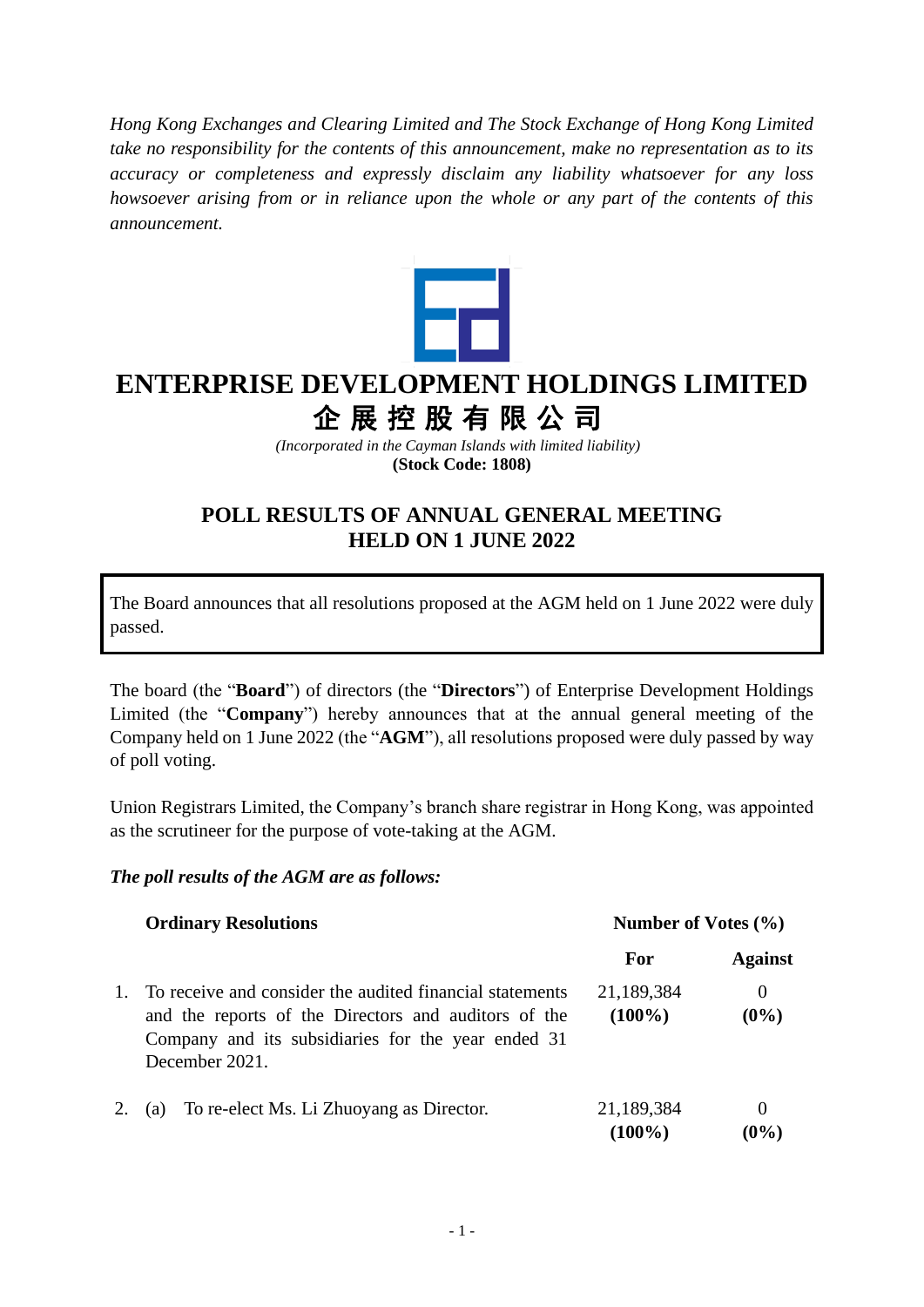**Ordinary Resolutions Number of Votes (%)**

|    |                                                                                                                                                                                          | For                     | <b>Against</b>            |
|----|------------------------------------------------------------------------------------------------------------------------------------------------------------------------------------------|-------------------------|---------------------------|
|    | To re-elect Mr. Cai Jinliang as Director.<br>(b)                                                                                                                                         | 21,189,384<br>$(100\%)$ | $\Omega$<br>$(0\%)$       |
|    | To re-elect Mr. Chen Kwok Wang as Director.<br>(c)                                                                                                                                       | 21,189,384<br>$(100\%)$ | $\overline{0}$<br>$(0\%)$ |
|    | To authorise the Board to fix the Directors'<br>(d)<br>remuneration.                                                                                                                     | 21,189,384<br>$(100\%)$ | $\overline{0}$<br>$(0\%)$ |
| 3. | To re-appoint BOFA CPA Limited as the auditors of the<br>Company and to authorise the Board to fix their<br>remuneration.                                                                | 21,189,384<br>$(100\%)$ | 0<br>$(0\%)$              |
| 4. | To grant a general mandate to the Directors to allot, issue<br>and deal with new shares of the Company not exceeding<br>20% of its issued shares.                                        | 21,189,384<br>$(100\%)$ | $\overline{0}$<br>$(0\%)$ |
| 5. | To grant a general mandate to the Directors to repurchase<br>shares of the Company not exceeding 10% of its issued<br>shares.                                                            | 21,189,384<br>$(100\%)$ | $\Omega$<br>$(0\%)$       |
| 6. | To extend the general mandate granted to the Directors to<br>allot, issue and deal with new shares by an amount not<br>exceeding the number of the shares repurchased by the<br>Company. | 21,189,384<br>$(100\%)$ | 0<br>$(0\%)$              |

As all of the votes were cast in favour of each of the ordinary resolutions, all the resolutions were duly passed.

As at the date of the AGM, the total number of issued shares (the "**Shares**") of the Company was 68,031,274 Shares, which was the total number of Shares entitling the shareholders of the Company to attend and vote on the resolutions at the AGM. There were no restrictions on any shareholders of the Company to cast votes on any of the resolutions at the AGM.

All Directors attended the AGM.